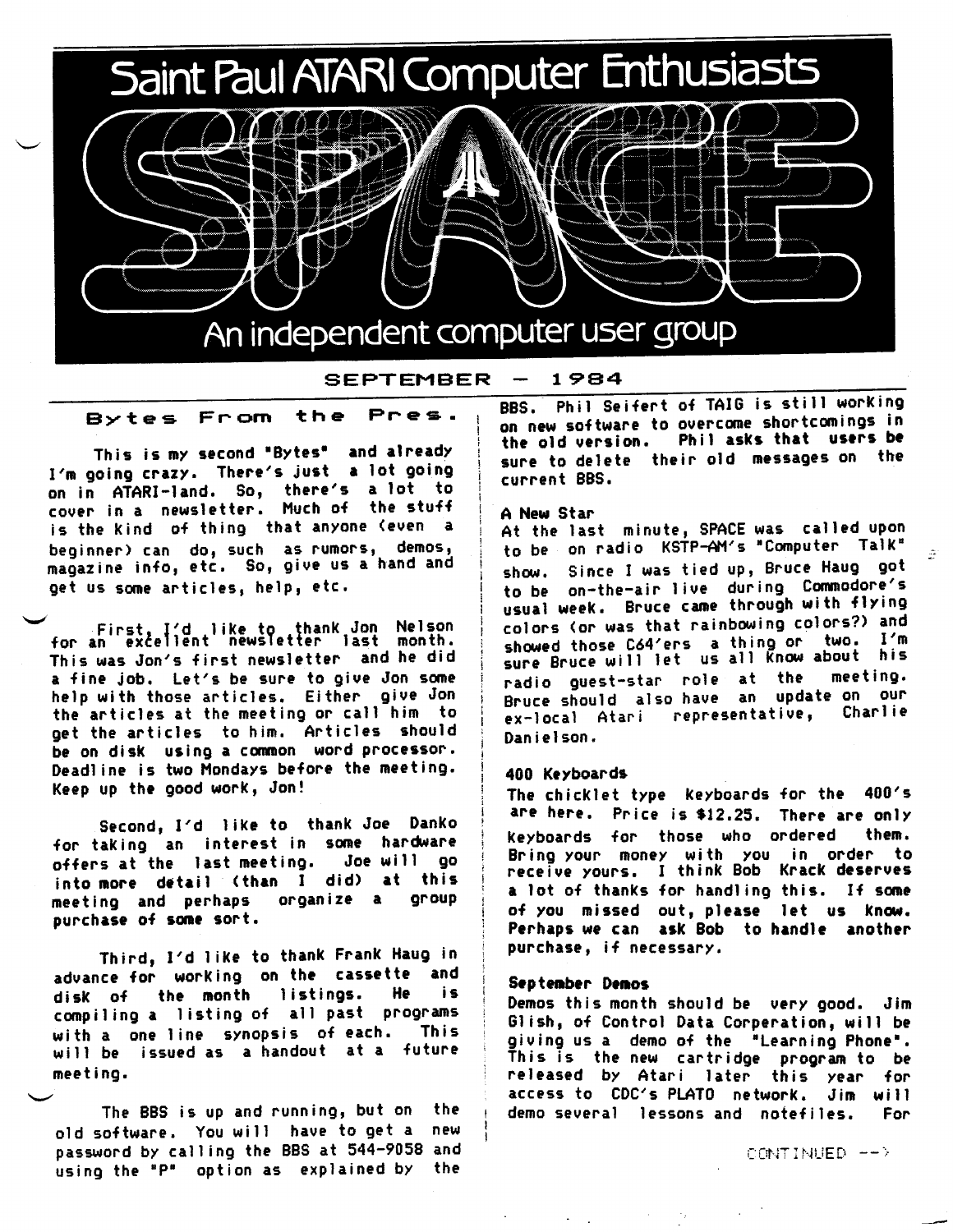more information, read the articles in the July and October issues of <u>Antic</u>. I've also got a Synapse demo disk with two soon to be released games on it -- "New York City-The Big Apple" and "Alley Cat". I've also sent for a light pen demo that<br>utilizes Micro-Illustrator software. This utilizes Micro-Illustrator software. is the same software used by Koalapad and Atari Touch Tablet. I'm not sure this will arrive in time for the meeting. I'm sure the dealers will also have some programs to demo.

### Mainframe Micronet

I called up Mainframe Micronet database on 429-6929. This is **a very**  good database BBS. I recommend all of you with moderns to give them a call. You can *get* a lot of information while logged-in. I will have a few copies of their handouts at the meeting. You can also arrange for Micronet to send you information with option 13. In a nutshell, Mainframe offers information on weather, video, theater, restaurants, books, sports, arts, *etc.*  Advertisements and user groups are also supported. Try them out.

**Hise.** 

I am *interested* in having a swap *meet* in October. How about it?

That's all for this month.

Bob Floyd The Pres. i I I ! I i ! ! i I I I I I I I I

I I I I I I I i I I i i ! i )

# ------------------------------------- **WANT ADS**

Now it is possible for members to place 'Want Ads' in this newsletter. ads may be for selling used hardware, used software, tutoring services, or just about anything that has to do with Atari. The rates **are as** follows:

6 Lines \$1,20 216 Letters 1 Line .25 *36* Letters

The following is a list of advertising rates for vendors or individual members. Full **page** \$18.00 7-1/2• X 10•

| Half page  | $10.00$ $3-5/8$ $\times$ $10$ $\times$ |  |  |
|------------|----------------------------------------|--|--|
| Half page  | $10.00$ $7-1/2$ $\times$ 5"            |  |  |
| $1/4$ page | $5.50$ $3-5/8$ " $\times$ 5"           |  |  |

All advertisements must be paid for when they are submitted. Deadline for ad placement is the last Friday of each month. To place ad or for *more* info, ca11 the editor.

## **Magazine Mania**

### **By Bob** Floyd

What's happening to our ATARI magazines? I'm not sure it's safe to subscribe anymore. A few months ago,  $1\vee$ lost *money* on Softside when they filed for Chapter 11 bankruptcy. Maybe I'll recover a few dollars of this, And now, it appears Hi-Res has bit the dust, along with my subscription. I only got issues #3 and #4 of my subscription (although I got #3 twice) after I had purchased #1 and #2 at the newstand. I really 1 iked Hi-Res. Their last issue, 14, started featuring Commodore too. Maybe this was their demise. Perhaps Atari subscribers asked for refunds? Does anyone know?

The September issue of Compute! features a description of the industry in turmoil in the "Editor's Notes" column. Robert Lock, the editor, reports that the **December,** 1983 issue of Compute! had 393 **pages,** 215 of which *were* advertising. In comparison, the September, 1984 issue has only 164 pages, 60.5 of which are advertising. This illustrates the ~shakeout• going on in the computer industry, Magazines are feeling the pinch in reduced advertising revenues, Hopefully, the magazines can adjust $\sim$ Compute! says that they have come up with a good formula for the future. I hope so since I like it a lot.

Analog seems to be doing fine, but has shrunk in size from a high of about 150<br>**pages to 98** in the October issue. The<br>content is still excellent. They are <sup>1</sup>taking a •wait and see• and •we <sup>11</sup>report I it• attitude on the *recent* changes at <sup>I</sup>**Atari.** 

However, Antic is apparently taking a new stand. Antic has also shrunk from about 146 pages to 92 in October. The difference *here* is that they appear to be taking a leadership role in the changes at ATARI. First, they are trying to fill the void due to the demise of APX. Antic is contacting a11 APX authors so that they can market their programs. They will also market new APX-type software. Second Antic is setting up a user group BBS for ' product reviews, teleconferences, *etc.*  Third, <u>Antic</u> is preparing to offer  $\mathbb{Z}_{2^{\prime}}$ "selected products directly by mail."  $A1$ subscribers will *receive* catalogs. Listings will also be updated in each magazine issue. They are also adding new features such as disk subscriptions, a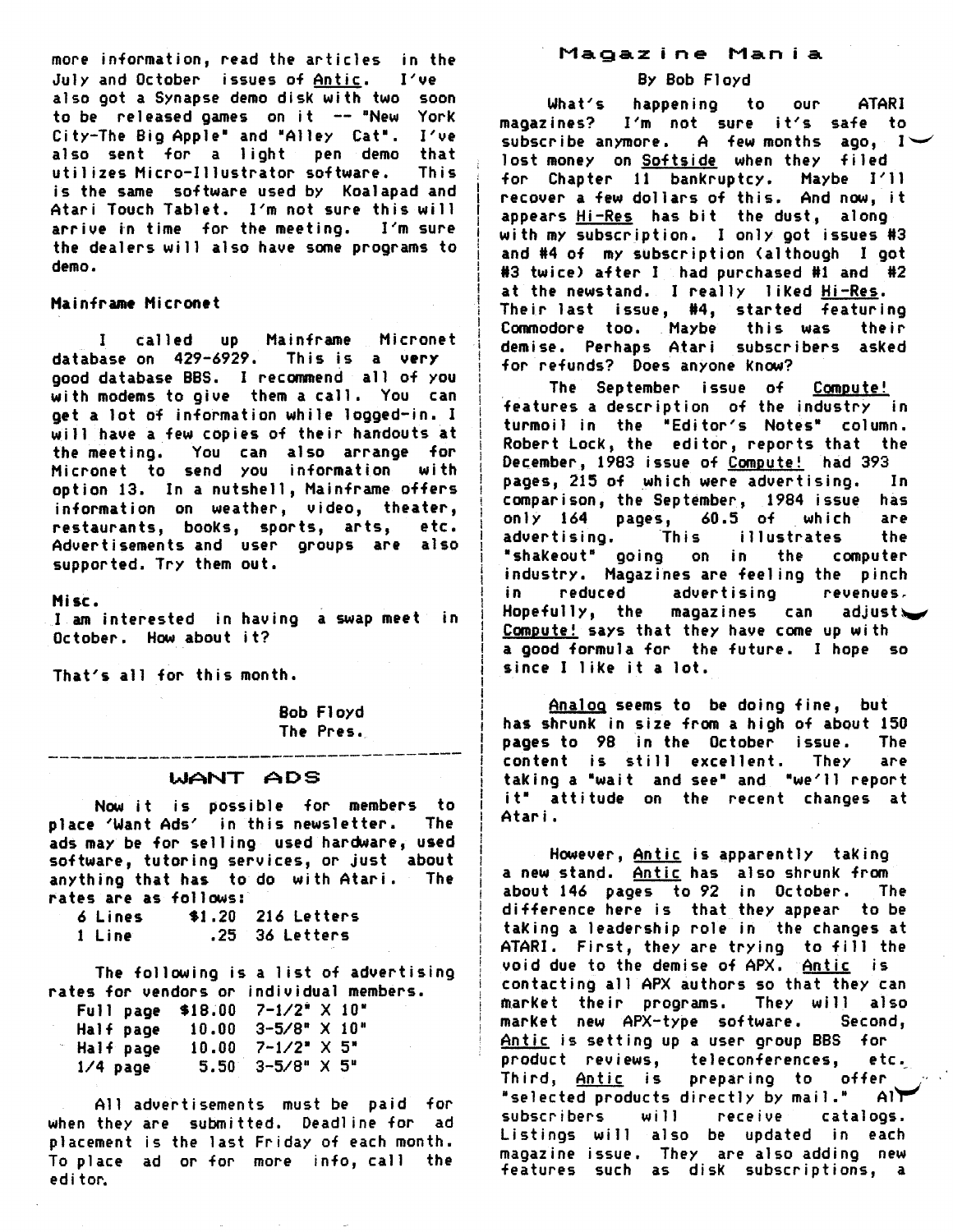removable program listings section, a new typo program, etc. It sounds like a goo<sup>d</sup> plan to me.

(Incidentally, Antic does not offer special deals on disk subscriptions to user groups. Individuals must subscribe separately, Analog is still the best deal in town,)

.<br>In the clay does now also map now with man was was later with man vice man vice clay you who was vice was were with the man

# EDUCATIONAL SOFTWARE LIBRARY

*Here* is a listing of what is currently in the SPACE educational software library. Bill Sterling is handling this, too. Arrangements are the same as the paper library above.

Visicalc Agent USA Trains

Because of the cost of software, we are not purchasing these. Instead, we depend on donations from the venders and members. Often times, educational software has <sup>a</sup> limited lifetime because you're done with it once you've learned from the program. So, if you have an educational program you ~no longer use, please donate it to our library. We'll trade you a disk or cassette of the month for it, which is better than nothing.

# PAPER LIBRARY

--------------------------------

*Here* is a listing of what is currently in the SPACE paper library. To use the library, see Bill Sterling at the meetings in the back of the room or phone him in between meetings. Policy is that you can keep the book for a week and then must make arrangements to get it to anyone who is waiting, If no one is waiting, you may keep it until the next meeting.

De Re ATARI ATARI Technical Users Notes ATARI Demo-Packs 1 to 8 ANALOG Magazine ROM-Magazine #4 & 6 ATARI Games & Recreations Picture This Computes First Book of ATARI Computes Mapping the ATARI 24 Game Programs in BASIC Hi-Res Magazine #3 Best of Creative Computing Your ATARI Computer

The last 5 listings are new. The last item may not be ready for this meeting. Donations are gladly accepted - you will receive a disk or cassette of the month in exchange for your donation. If you have any purchases to suggest, **please** write them down and give them to one of the officers at the meeting.

### Rumors, Etc.

.<br>In the case was also were the self and the case and also add and was the self and the case was the case of the self and the the case of the case of the self and the case of the case of

Have you heard these rumors? Here's the latest and the greatest XL-ent rumors from •Pokey• the Bookie,

l) Wall Street Journal , 8/23/84 approximately: Atari is suing Commodore and Amiga over a "super-set of chips" for a next generation computer. Atari had given Amiga one-half million dollars towards developing the chips. Later Amiga returned the money and said the technology didn't work, Then Amiga sold the technology to Commodore. So says Atari, anyWay. **(Some**  of you may remember that **Amiga** was the hit of last June's CES.)

2) ABC World News Tonight, 8/26/84: Atari will introduce a new low end computer to compete with the Commodore 64 in January, 1985.

3) Unknown, but reliable, 8/27/84: Atari will compete in three markets: video games, family computers, and small business computers.

4) Analog, 10/84: Analog thinks Atari will cut the price of the 800XL and software substantially for the Christmas season and sell a bunch.

5) Antic, 10/84: Antic also thinks Atari will sell a bunch of B00XLs at prices below Commodore 64s for Christmas.

6) Unknown and unreliable: There will be a new 800XL with a new sound chip <music synthesizer quality), built-in disk drive, 128K RAM, and the 16 bit version of the 6502 microprocesser. (Maybe they could sell it for \$1000 with a \$1100 rebate, too.)

Have you heard any good ones lately? Well, let us know at the meeting!